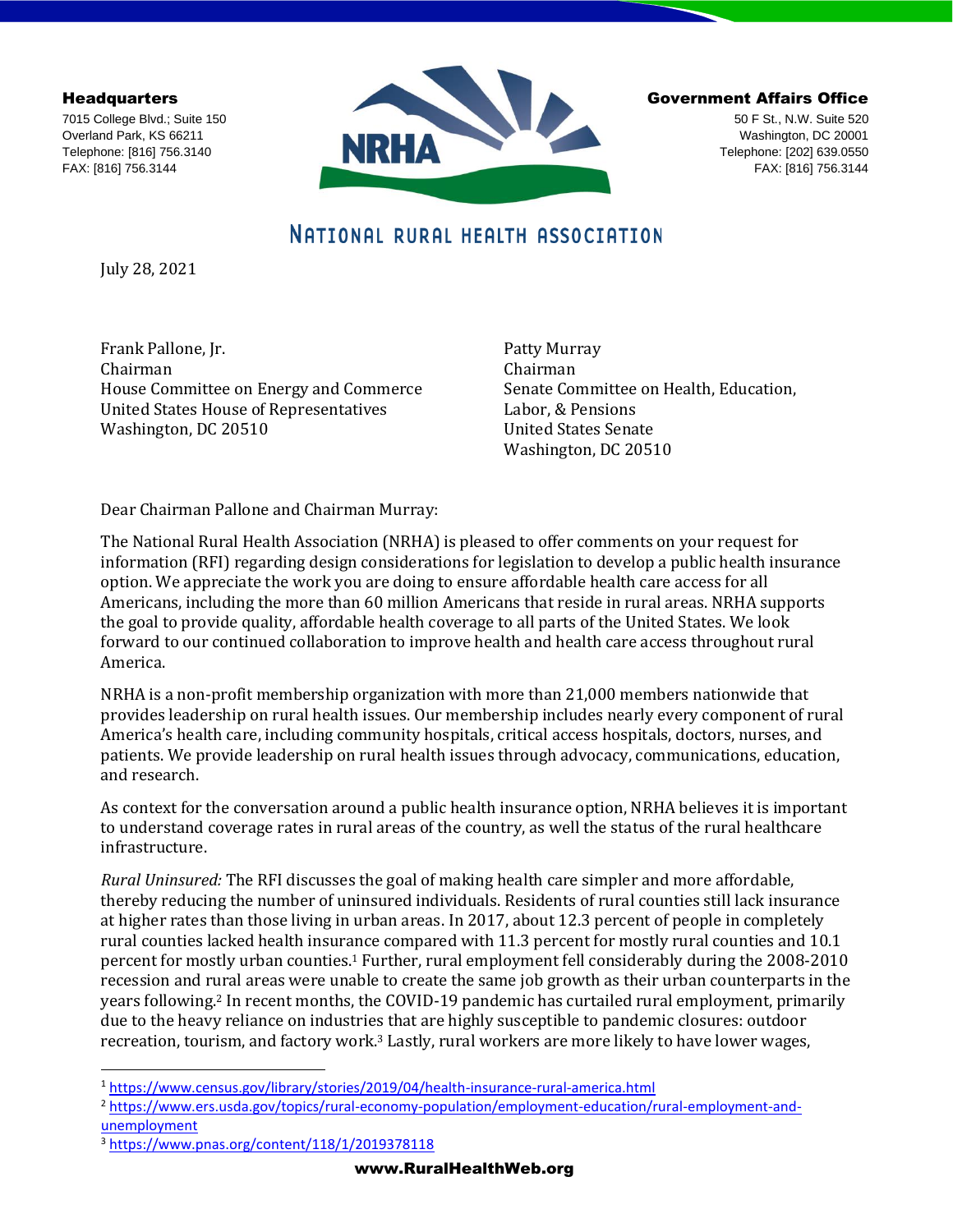work for smaller employers, and be employed in sectors that do not typically offer employer sponsored health insurance, which is one of the central factors contributing to the higher uninsured rate.<sup>4</sup>

*Rural Underinsurance:* As the RFI states, even those with private health insurance coverage can be at risk of having high out-of-pocket health care costs. More than one-in-six privately insured rural nonadjacent residents (17 percent) spends \$1,000 or more on out-of-pocket health care costs. <sup>5</sup> The average amount spent per year by someone living in a rural non-adjacent area is \$618, compared to \$512 for urban residents.<sup>6</sup> Additionally, while the underinsurance rate in rural America has decreased in recent years, the rate remains consistently higher than in urban areas. <sup>7</sup> Rural employers and employees typically have plans that offer less generous coverage with fewer benefits and higher outof-pocket costs than plans in urban areas.<sup>8</sup> As health care costs have continued to climb, more employers have offered their workers' health insurance with greater cost-sharing for care, thus increasing the number of underinsured individuals.

*Rural Medicaid Rates:* Medicaid plays an important role in helping address the unique challenge*s*  people in rural areas face in terms of health care coverage and access, including the low density of providers and longer travel times to care, limited access to employer-sponsored coverage, and greater health care needs due to older populations and lower incomes. <sup>9</sup> Medicaid covers nearly one in four (24 percent) non-elderly individuals in rural areas, compared to 22 percent in urban areas and 21 percent 10 [6]] However, Medicaid has <sup>11</sup> expanded in 12 states, all of which are heavily rural. This leaves a significant portion of those states' rural population uninsured.

*Rural Health Care Safety Net Providers:* The elevated risk of being uninsured and/or underinsured among rural residents has implications for patients and providers. Given the higher proportion of uninsured and underinsured in rural areas, rural providers have yet another financial hurdle to overcome—even when their patients have private health insurance. High uninsured rates contribute to rural hospital closures, leaving individuals living in rural areas at an even greater disadvantage to accessing care. Rural America is experiencing an ongoing hospital closure crisis. Since 2010, rural America has seen 138 hospitals close, 19 of which closed in 2020 at the height of the COVID-19 pandemic.<sup>12</sup> Currently 453 rural hospitals are operating on margins similar to those that closed in 2020.<sup>13</sup> A public option would need to create protections in reimbursement rates for rural hospitals and providers so they can stay financially solvent despite changing payer mixes.

#### **NRHA provides the following responses to the RFI related to rural residents and providers for consideration by the Committees. The primary issues at the core of a discussion around the public options from a rural consideration are: 1) the opportunity to offer risk smoothing (with**

<sup>4</sup> [https://www.ers.usda.gov/amber-waves/2007/june/rural-low-wage-workers-face-multiple-economic](https://www.ers.usda.gov/amber-waves/2007/june/rural-low-wage-workers-face-multiple-economic-disadvantages/)[disadvantages/](https://www.ers.usda.gov/amber-waves/2007/june/rural-low-wage-workers-face-multiple-economic-disadvantages/)

<sup>&</sup>lt;sup>5</sup> <http://muskie.usm.maine.edu/Publications/rural/pb33.pdf>

<sup>6</sup> <http://muskie.usm.maine.edu/Publications/rural/pb33.pdf>

<sup>7</sup> <https://www.census.gov/library/visualizations/interactive/rural-urban-uninsured-2017.html>

<sup>8</sup> <https://rupri.org/wp-content/uploads/20180802nsuring-Rural-America.pdf>

<sup>9</sup> <https://www.kff.org/medicaid/issue-brief/the-role-of-medicaid-in-rural-america/>

<sup>10</sup> <https://www.kff.org/medicaid/issue-brief/the-role-of-medicaid-in-rural-america/>

<sup>11</sup> <https://www.kff.org/medicaid/issue-brief/status-of-state-medicaid-expansion-decisions-interactive-map/>

<sup>12</sup> <https://www.shepscenter.unc.edu/programs-projects/rural-health/rural-hospital-closures/>

<sup>13</sup> [https://www.chartis.com/the-rural-health-safety-net-under-pressure-understanding-the-potential-impact-of-covid-](https://www.chartis.com/the-rural-health-safety-net-under-pressure-understanding-the-potential-impact-of-covid-19)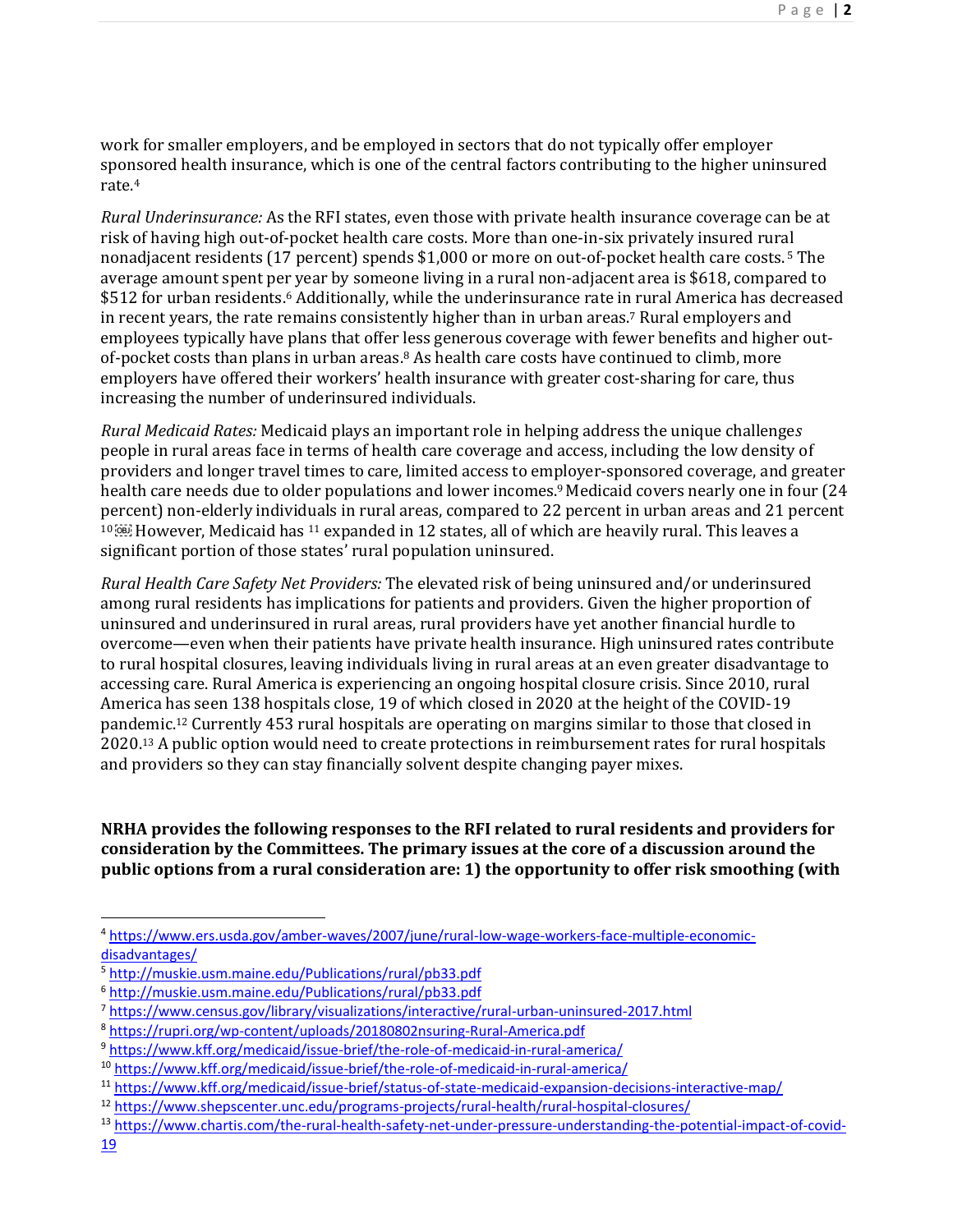**premium impacts) to rural residents, and 2) establishing provider networks at payment rates that are sustainable for rural safety net providers.**

**1.** *Who should be eligible for the public option? Should a federally administered plan be available to all individuals or be limited to certain categories of all individuals (e.g., ACA Marketplace eligible individuals, private employers and individuals offered employer coverage)?*

NRHA believes less segmentation of the health insurance risk pool will lead to better outcomes for rural areas, who already have challenges due to geography and poorer social determinants of health. Further divisions of the risk pool created by new public programs would create coverage options for rural areas that are less efficient (i.e., smaller) and more expensive. A public option should work in tandem with existing programs, like employer sponsored insurance, the ACA Health Insurance Marketplace (Marketplace), and the Federal Employee Health Benefit Program (FEHBP), to increase efficiency.

NRHA believes adding a public option for the rural population (uninsured, Marketplace, those currently receiving employer sponsored health insurance) could help address existing disparities in rural insurance and underinsurance. A public option could provide coverage to rural residents that are uninsured and increase reimbursement relative to current uncompensated care for rural providers. If included in the public option, rural residents currently covered by employer sponsored insurance may be able to retain coverage and face lower out-of-pocket costs. However, rural providers would likely lose reimbursement since private payers tend to pay at a higher rate than publicly funded health care (see question 2 response).

Due to the Affordable Care Act (ACA), employers that have 51 employees must offer employersponsored health insurance in the same manner as those that have 5,100 employees. Small businesses, a staple of rural communities, report they are less likely to offer employer-sponsored insurance to employees due to high premium costs and generally lower wages. Rural employers that offer health insurance options frequently experience a high burden due to the associated administrative costs, and therefore may welcome the opportunity to have another coverage source for their employees.<sup>14</sup> NRHA believes inclusion of those with employer sponsored insurance in the public option may attract individuals that are underinsured (as discussed above). However, we anticipate the number of rural residents that would choose to be covered by a public health insurance option rather than their employer sponsored health insurance would be few and have a limited overall impact.

## **2.** *How should Congress ensure adequate access to providers for enrollees in a public option?*

Ensuring adequate access to rural providers for public option enrollees depends significantly on which existing publicly funded option provider payments will be modeled on. Medicare and Medicaid rates are historically set below the costs of providing care, typically only 87 cents for every dollar spent by hospitals on average, resulting in underpayment for rural providers.<sup>15</sup> Medicaid payment is 72 percent of Medicare for all services, and 66 percent for primary care.<sup>16</sup> In the Medicare Payment Advisory Commission's (MedPAC) March 2018 report to Congress, the Commission found that rural hospitals' (excluding Critical Access Hospitals) Medicare margin was -7.4 percent. <sup>17</sup>

<sup>14</sup> <https://rupri.org/wp-content/uploads/20180802nsuring-Rural-America.pdf>

<sup>15</sup> <https://www.aha.org/system/files/2019-01/underpayment-by-medicare-medicaid-fact-sheet-jan-2019.pdf> <sup>16</sup> [https://www.kff.org/medicaid/state-indicator/medicaid-to-medicare-fee-](https://www.kff.org/medicaid/state-indicator/medicaid-to-medicare-fee-index/?currentTimeframe=0&sortModel=%7B%22colId%22:%22Location%22,%22sort%22:%22asc%22%7D)

[index/?currentTimeframe=0&sortModel=%7B%22colId%22:%22Location%22,%22sort%22:%22asc%22%7D.](https://www.kff.org/medicaid/state-indicator/medicaid-to-medicare-fee-index/?currentTimeframe=0&sortModel=%7B%22colId%22:%22Location%22,%22sort%22:%22asc%22%7D)

<sup>17</sup> <https://www.aha.org/system/files/2019-02/rural-report-2019.pdf>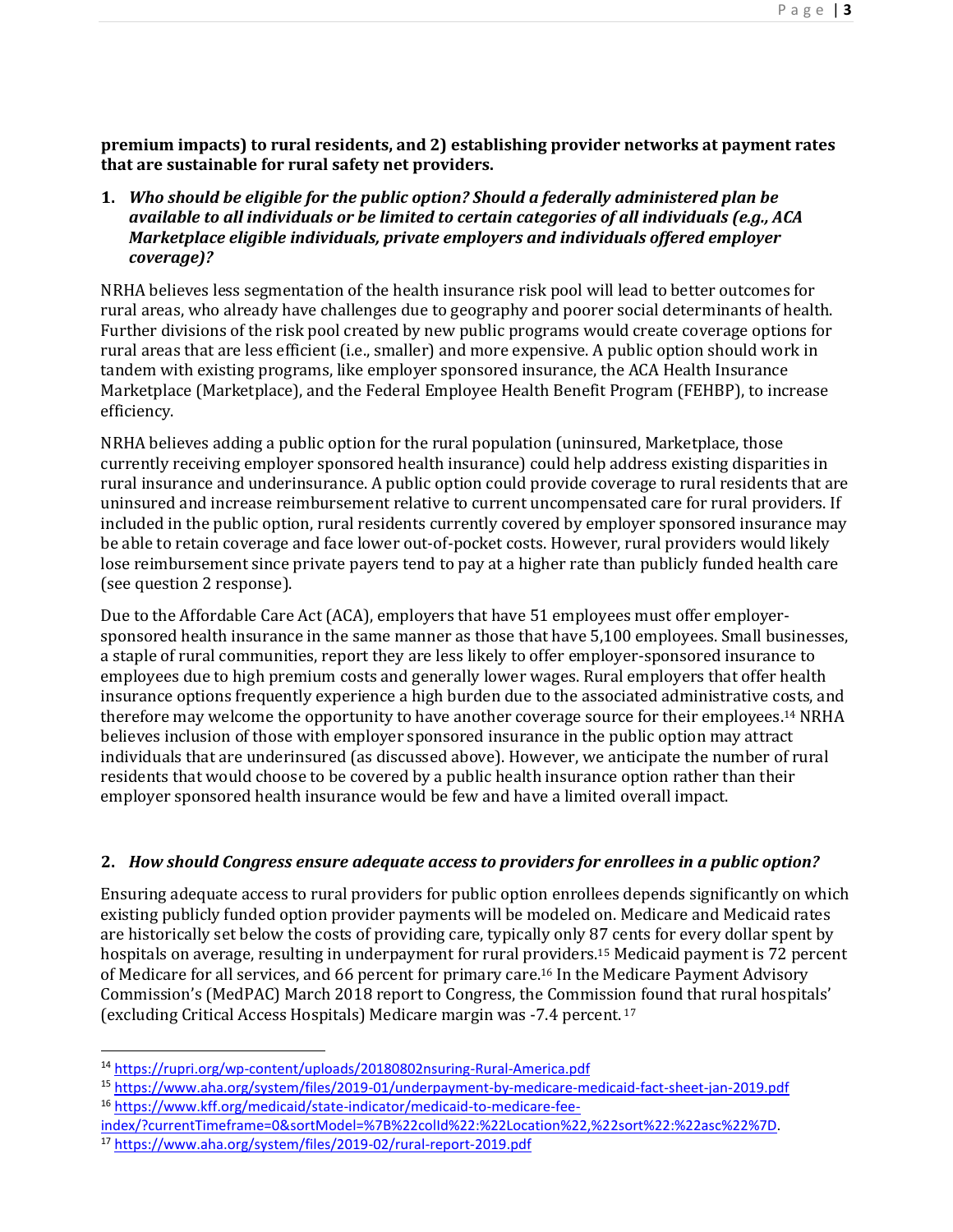Private payers tend to pay higher reimbursement rates, but rural hospitals are more likely to serve populations that rely heavily on Medicare and Medicaid. In 2017, Medicare and Medicaid made up 56 percent of rural hospital's net revenue.<sup>18</sup> As such, a public option modeled after Medicare or Medicaid reimbursement will lower already slim-to-nonexistent rural hospital operating margins (see above). A recent report released by FTI Consulting Inc., shows that providers faced with a sudden influx of patients on government plans with lower reimbursement rates could experience new financial challenges, further straining the rural safety net.<sup>19</sup> The study estimates that a public option could decrease access to care in rural communities by putting one in four rural hospitals at increased risk of financial distress.<sup>20</sup> Given that many low-income rural areas have a limited number of health care providers, losing even one hospital could have a dire impact on local access to care.

On the other hand, increasing the numbers of rural residents with insurance could provide an increase in reimbursement relative to current uncompensated care for rural providers. On average, rural hospitals have Medicare bad debt percentages that are 60 percent higher than urban hospitals, due to higher rates of low-income patients.<sup>21</sup> Further, in rural areas, where high-deductible plans are more prevalent and incomes tend to be lower than in urban areas, patients often struggle to pay their deductibles, resulting in uncollectible bad debt.<sup>22</sup> According to the Healthcare Financial Management Association, hospital bad debt increased by \$617 million to nearly \$56.5 billion from 2015 to 2018. <sup>23</sup> Additionally, a greater number of hospitals, especially those in rural areas, are experiencing financial pressure due to the COVID-19 pandemic.

NRHA recognizes that if implemented correctly, a public option may lead to expanded coverage to rural residents. However, we remain concerned that this could further destabilize rural hospitals. **A public option would need to create protections in reimbursement rates for rural hospitals and providers so they can stay financially solvent despite changing payer mixes.** One example of such protections is included in legislation reintroduced by Senators Michael Bennet (D-CO) and Tim Kaine (D-VA), the [Medicare-X Choice Act](https://www.bennet.senate.gov/public/index.cfm/2021/2/bennet-kaine-announce-introduction-of-medicare-x-choice-act-to-achieve-universal-health-care) [\(S.386\)](https://www.congress.gov/bill/117th-congress/senate-bill/386). The legislation addresses rural concerns by giving the authority to increase payments for rural providers by an additional 50 percent. "*To better support rural hospitals and providers and increase access to health care for Americans living in rural communities, the proposal would allow for payment adjustments of up to 150 percent of Medicare fee-forservice rates."*

## **3.** *How should prices for health care items and services be determined? What criteria should be considered for determining prices?*

NRHA does not have comment on this question of the RFI.

## **4.** *How should the public health insurance option's benefit package be structured?*

<sup>18</sup> <https://www.aha.org/system/files/2019-02/rural-report-2019.pdf>

<sup>19</sup> <https://americashealthcarefuture.org/wp-content/uploads/2021/07/FTI-National-Public-Option-Report.pdf>

<sup>20</sup> <https://americashealthcarefuture.org/wp-content/uploads/2021/07/FTI-National-Public-Option-Report.pdf>

<sup>&</sup>lt;sup>21</sup> <https://www.aha.org/system/files/content/11/factsheetbaddebt.pdf>

<sup>&</sup>lt;sup>22</sup> [https://www.usatoday.com/story/news/health/2020/01/10/rural-hospitals-high-deductibles-give-financial-hit](https://www.usatoday.com/story/news/health/2020/01/10/rural-hospitals-high-deductibles-give-financial-hit-communities/4422129002/)[communities/4422129002/](https://www.usatoday.com/story/news/health/2020/01/10/rural-hospitals-high-deductibles-give-financial-hit-communities/4422129002/)

<sup>&</sup>lt;sup>23</sup> [https://www.usatoday.com/story/news/health/2020/01/10/rural-hospitals-high-deductibles-give-financial-hit](https://www.usatoday.com/story/news/health/2020/01/10/rural-hospitals-high-deductibles-give-financial-hit-communities/4422129002/)[communities/4422129002/](https://www.usatoday.com/story/news/health/2020/01/10/rural-hospitals-high-deductibles-give-financial-hit-communities/4422129002/)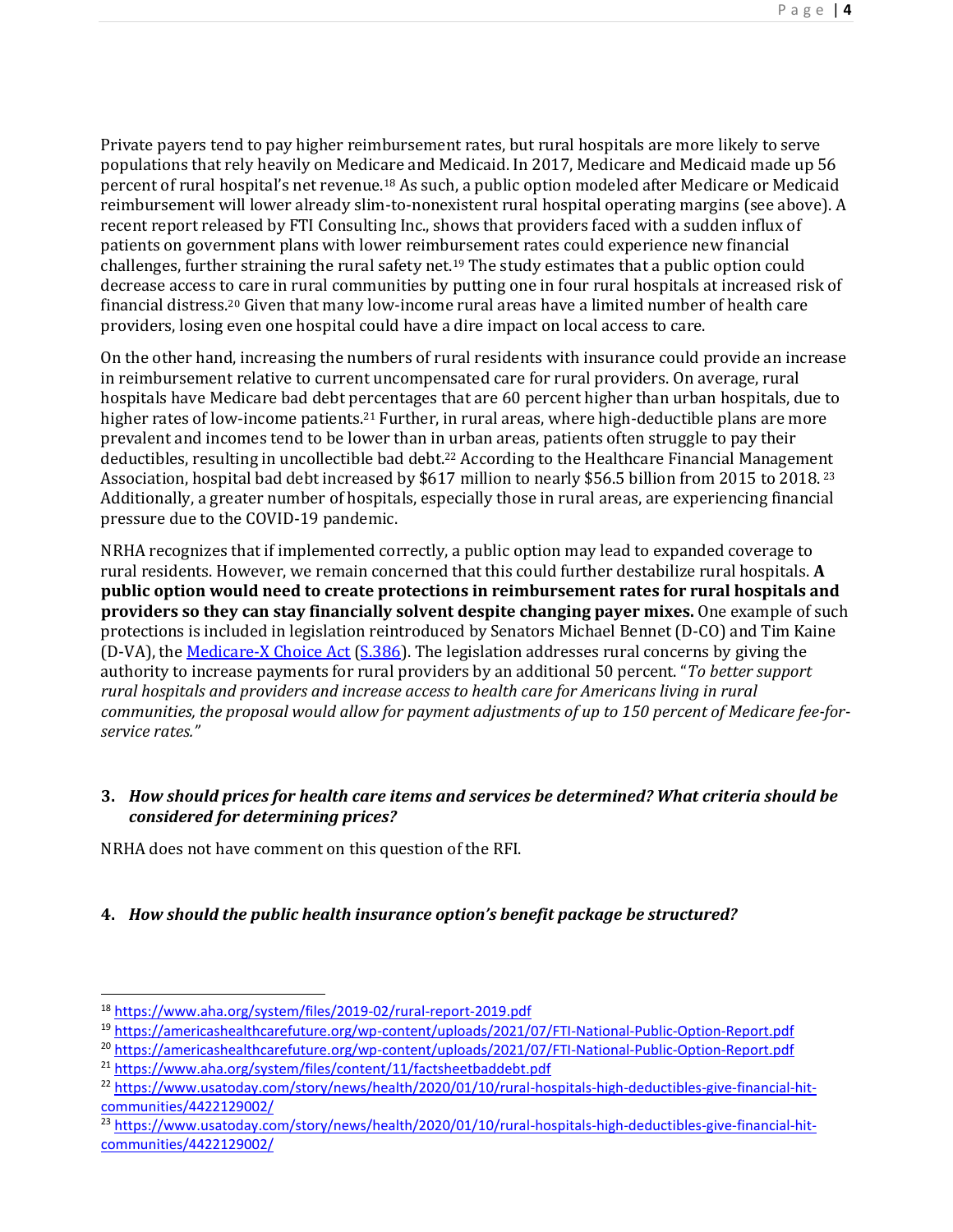NRHA believes it is logical for a public health insurance option to build on an existing foundation for providing coverage in the US, most likely the Marketplace.<sup>24</sup> We know from the Marketplace that rural premiums (before subsidies) tend to be higher than urban (see question 5 below) and that rural plans, when rated at the county or local level, are more likely to be higher because of diseconomies of scale.<sup>25</sup> As such, to be successful in rural markets, a Marketplace modeled public option should address two primary issues: 1) challenges associated with competition in the rural marketplace and 2) include a national plan option.

Rural experience in the Marketplace to date has seen an increase of high-deductible plans (bronze) plans purchased, leading to high rates of out-of-pocket costs for the consumer and bad debt for the provider.<sup>26</sup> Competition in the health insurance market within rural areas is a very different phenomenon than urban areas. In rural areas, competition may be relatively low in places where there is historical inertia in the market for insurance, where there is long-term domination by Blue Cross/Blue Shield plans, and where small plans cannot match the ability of national plans to put together provider networks.<sup>27</sup> Research conducted by the Rural Policy Research Institute (RUPRI) found a marked drop in premiums between rural areas with 2 to 3 plans when compared with rural areas with 1 to 2 plans.<sup>28</sup> A public option will have the challenge of creating regions for plan bids (assuming the Marketplace model) that are able to incorporate the worse risk pool (poorer, sicker, older populations) in rural areas in a way that makes it desirable to be included in plan offering and allows for some level of competition.

In rural areas with less competition the inclusion of a nation-wide plan is important. Nation-wide plans tend to be cheaper because of the nation-wide community rating and provide an important access point for rural residents. Given the collapse of the Marketplace Multi-State Plan (MSP) Program due to limits imposed in the authorizing statute and influence allowed by state insurance regulation, careful structuring needs to be done for a nation-wide plan to be successful. One idea is to model it off and/or included it as part of the FEHBP operated by the Office of Personal Management. The FEHBP is currently the largest health insurance program in the world, offering coverage to almost 8 million people. <sup>29</sup> Although, plans are widely available through FEHBP, approximately 90 percent of rural enrollment was concentrated in plans owned by a few organizations, typically Blue Cross not-for-profit plans, which have existing provider networks and structure which could be built from.<sup>30</sup> For further background on ideas to structure a nation-wide plan, please se[e this Health Affairs article](https://www.healthaffairs.org/do/10.1377/hblog20190927.150599/full/) from 2019.

## **5.** *What type of premium assistance should the Federal government provide for individuals enrolled in the public health insurance option?*

Subsidies have proven to be a critical aspect of affordability for rural individuals enrolled in the Marketplace. Marketplace premium rates in rural regions have increased more substantially than in urban areas.<sup>31</sup> Additionally, health insurer participation is lower in rural regions compared to urban areas. In counties where 20 percent or less of the population lives in an urban area, 68.4 percent of

<sup>&</sup>lt;sup>24</sup> Which was modeled off of the Federal Employee Health Benefits Program. <https://www.healthaffairs.org/doi/abs/10.1377/hlthaff.2011.1265>

<sup>25</sup> [https://www.rwjf.org/en/library/research/2018/11/are-marketplace-premiums-higher-in-rural-than-in-urban](https://www.rwjf.org/en/library/research/2018/11/are-marketplace-premiums-higher-in-rural-than-in-urban-areas.html)[areas.html](https://www.rwjf.org/en/library/research/2018/11/are-marketplace-premiums-higher-in-rural-than-in-urban-areas.html)

<sup>&</sup>lt;sup>26</sup> <https://www.healthedeals.com/blog/learn/rural-healthcare/>

<sup>27</sup> <https://www.healthaffairs.org/doi/abs/10.1377/hlthaff.2011.1265>

<sup>28</sup> <https://rupri.public-health.uiowa.edu/publications/policybriefs/2016/HIMs%20rural%20premium%20trends.pdf>

<sup>&</sup>lt;sup>29</sup> <https://www.healthaffairs.org/doi/abs/10.1377/hlthaff.2011.1265>

<sup>30</sup> <https://www.healthaffairs.org/doi/abs/10.1377/hlthaff.2011.1265>

<sup>31</sup> <https://theactuarymagazine.org/the-acas-impact-on-rural-areas/>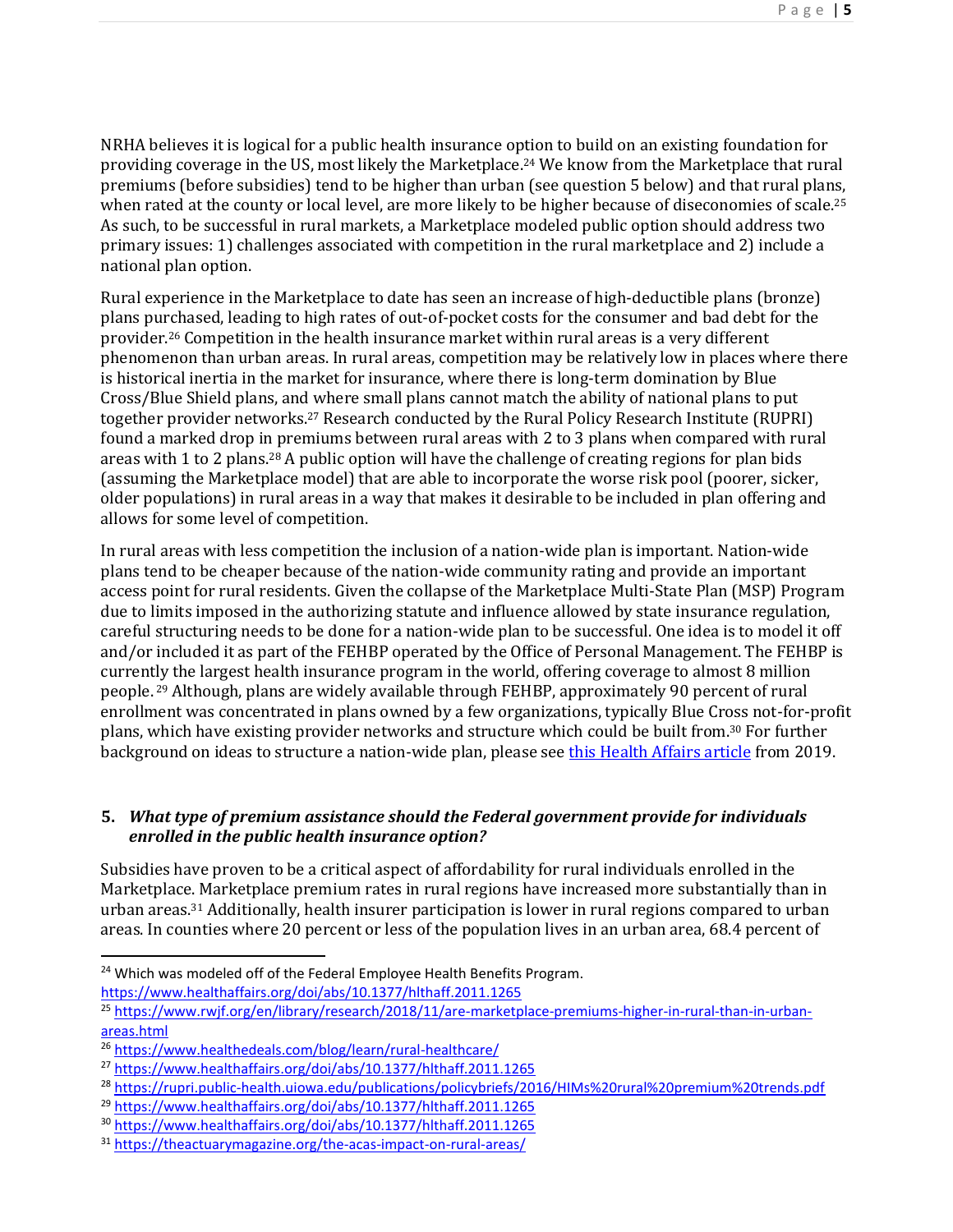counties had two or more health insurers offering coverage in the federally facilitated marketplace (FFM) in 2020, compared to 92.7 in 2015. <sup>32</sup> If Marketplace premiums are higher in areas with less competition among issuers, and less competition is occurring in rural areas, the result is a differential in premiums that is affecting people based upon where they live.<sup>33</sup>

Current premium rates are not affordable for many uninsured individuals living in rural areas who are not eligible for premium tax credits.<sup>34</sup> Therefore, it will be critical to offer premium assistance similar to the Marketplace for any public option. The ACA model of premium support for those under 400 percent of the federal poverty level (FPL), with sliding scale of premium assistance is a good framework. The 2021 American Rescue Plan includes a 2- year provision that extends the possibility of premium assistance to all people above 400 percent FPL, with premiums limited as a percent of income. A public option could use this model as a permanent part of its foundation, especially given that uninsured over 400 percent FPL will be disproportionately from rural areas.<sup>35</sup>

## **6.** *What should be the role of states in a federally-administered public health insurance option?*

NRHA believes that for a public health insurance option to be effective it would likely have to be administered by the federal government. State-specific plans in rural areas have heavy startup costs associated with establishing a new provider network and must be able to charge premiums that allow them to cover these expenses, therefore increasing costs.<sup>36</sup> Having a single platform under a federally based public option would increase efficiency in terms of design, implementation, and operation, rather than 50 different systems. From a rural standpoint, a federal system could more effectively operate national plan offerings (as discussed in question 4 above) and promote equity among rural areas and between rural and urban areas (see question 8 below).

## **7.** *How should the public health insurance option interact with public programs, including Medicare and Medicaid?*

Ideally, the four national programs (Medicare, Medicaid, Marketplace, and public option) should align and complement each other. It is critical that reimbursement rates for rural providers under the public option be higher than rates offered by both Medicare and Medicaid in order to maintain the long-term sustainability of the rural safety net (as noted in the response above to question 2).

## **8.** *What role can the public option play in addressing broader health system reform objectives, such as delivery system reform and addressing health inequities?*

A federal public option could address health disparities between rural and urban areas by establishing nation-wide transformation and health system reform objectives. Through establishing a federal program, trends in health outcomes for rural communities can be tracked more easily and used to direct policy solutions. This could be modeled after the equity principle in Medicare, providing equal treatment and equal payment for beneficiaries and providers in the program regardless of geographic

<sup>33</sup> <https://rupri.public-health.uiowa.edu/publications/policybriefs/2016/HIMs%20rural%20premium%20trends.pdf>

<sup>32</sup> <https://theactuarymagazine.org/the-acas-impact-on-rural-areas/>

<sup>34</sup> <https://theactuarymagazine.org/the-acas-impact-on-rural-areas/>

<sup>&</sup>lt;sup>35</sup> [https://www.kff.org/health-reform/issue-brief/impact-of-key-provisions-of-the-american-rescue-plan-act-of-2021](https://www.kff.org/health-reform/issue-brief/impact-of-key-provisions-of-the-american-rescue-plan-act-of-2021-covid-19-relief-on-marketplace-premiums/) [covid-19-relief-on-marketplace-premiums/](https://www.kff.org/health-reform/issue-brief/impact-of-key-provisions-of-the-american-rescue-plan-act-of-2021-covid-19-relief-on-marketplace-premiums/)

<sup>36</sup> <https://www.healthaffairs.org/doi/abs/10.1377/hlthaff.2011.1265>